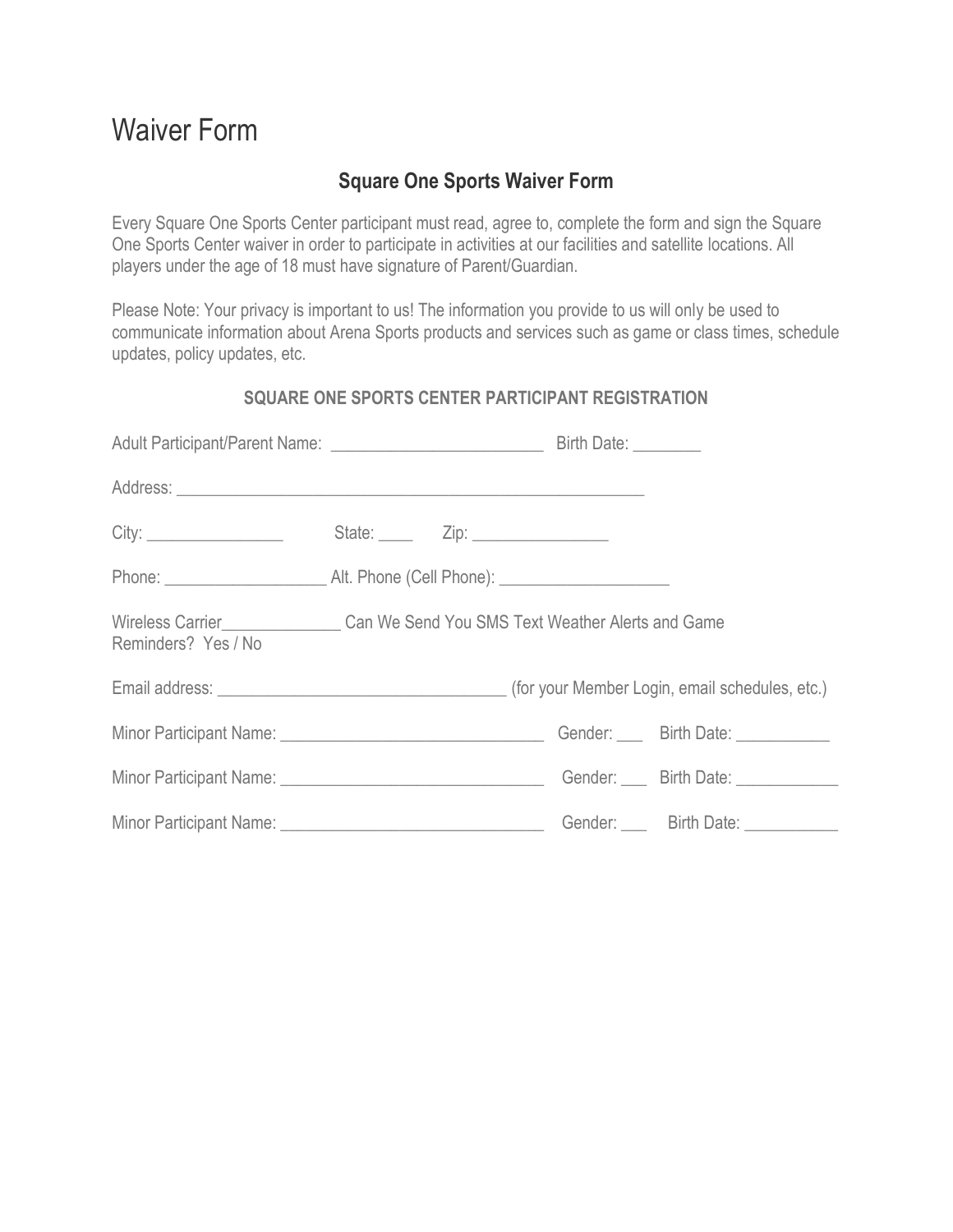### **RELEASE AND WAIVER OF LIABILITY, ASSUMPTION OF RISK, AND INDEMNITY AND PARENTAL CONSENT AGREEMENT ("AGREEMENT")**

IN CONSIDERATION of being permitted to participate in any way in Square One Sports Sportswear LLC ("Square One Sports Center") activities ("Activities") I, for myself for personal representatives, assigns, heirs, and next of kin:

ACKNOWLEDGE, agree, and represent that I understand the nature of Square One Sports Center Activities and that I am qualified, in good health, and in proper physical condition to participate in such Activities. I further agree and warrant that if at any time I believe conditions to be unsafe, I will immediately discontinue further participation in the Activity.

FULLY UNDERSTAND THAT: (a) Square One Sports ACTIVITIES INVOLVE RISKS AND DANGERS OF SERIOUS BODILY INJURY, INCLUDING PERMANENT DISABILITY, PARALYSIS, AND DEATH ("RISKS"); (b) these Risks and dangers may be caused by my own actions or inaction's, the actions or inaction's of others participating in the Activity, the condition in which the Activity takes place, or THE NEGLIGENCE OF THE "RELEASEES" NAMED BELOW; (c) there may be OTHER RISK AND SOCIAL AND ECONOMIC LOSSES either not known to me or not readily foreseeable at this time; and I FULLY ACCEPT AND ASSUME ALL SUCH RISKS AND ALL RESPONSIBILITY FOR LOSSES, COSTS, AND DAMAGES I incur as a result of my participation or that of the minor in the Activity.

HEREBY RELEASE, DISCHARGE, AND COVENANT NOT TO SUE SQUARE ONE SPORTS, their respective administrators, directors, agents, officers, members, volunteers, and employees, other participants, any sponsors, advertisers, and, if applicable, owner and lessors of premises on which the Activity takes place, (each considered one of the "RELEASES" herein) FROM ALL LIABILITY, CLAIMS, DEMANDS, LOSSES, OR DAMAGES ON MY ACCOUNT CAUSED OR ALLEGED TO BE CAUSED IN WHOLE OR IN PART BY THE NEGLIGENCE OF THE "RELEASEES" OR OTHERWISE, INCLUDING NEGLIGENT RESCUE OPERATIONS AND I FURTHER AGREE that if, despite this RELEASE AND WAIVER OF LIABILITY, ASSUMPTION OF RISK, AND INDEMNITY AGREEMENT I, or anyone on my behalf, makes a claim against any of the Releasees, I WILL INDEMNIFY, SAVE, AND HOLD HARMLESS EACH OF THE RELEASEES from any litigation expenses, attorney fees, loss, liability, damage, or cost which may incur as the result of such claim.

I HAVE READ THIS AGREEMENT, FULLY UNDERSTAND ITS TERMS, UNDERSTAND THAT I HAVE GIVEN UP SUBSTANTIAL RIGHTS BY SIGNING IT AND HAVE SIGNED IT FREELY AND WITHOUT INDUCEMENT OR ASSURANCE OF ANY NATURE AND INTEND IT TO BE A COMPLETE AND UNCONDITIONAL RELEASE OF ALL LIABILITY TO THE GREATEST EXTENT ALLOWED BY LAW AND AGREE THAT IF ANY PORTION OF THIS AGREEMENT IS HELD TO BE INVALID THE BALANCE, NOTWITHSTANDING, SHALL CONTINUE IN FULL FORCE AND EFFECT.

Signature of Adult Participant: \_\_\_\_\_\_\_\_\_\_\_\_\_\_\_\_\_\_\_\_\_\_\_\_\_\_\_\_\_\_\_\_\_\_\_\_\_

Date: